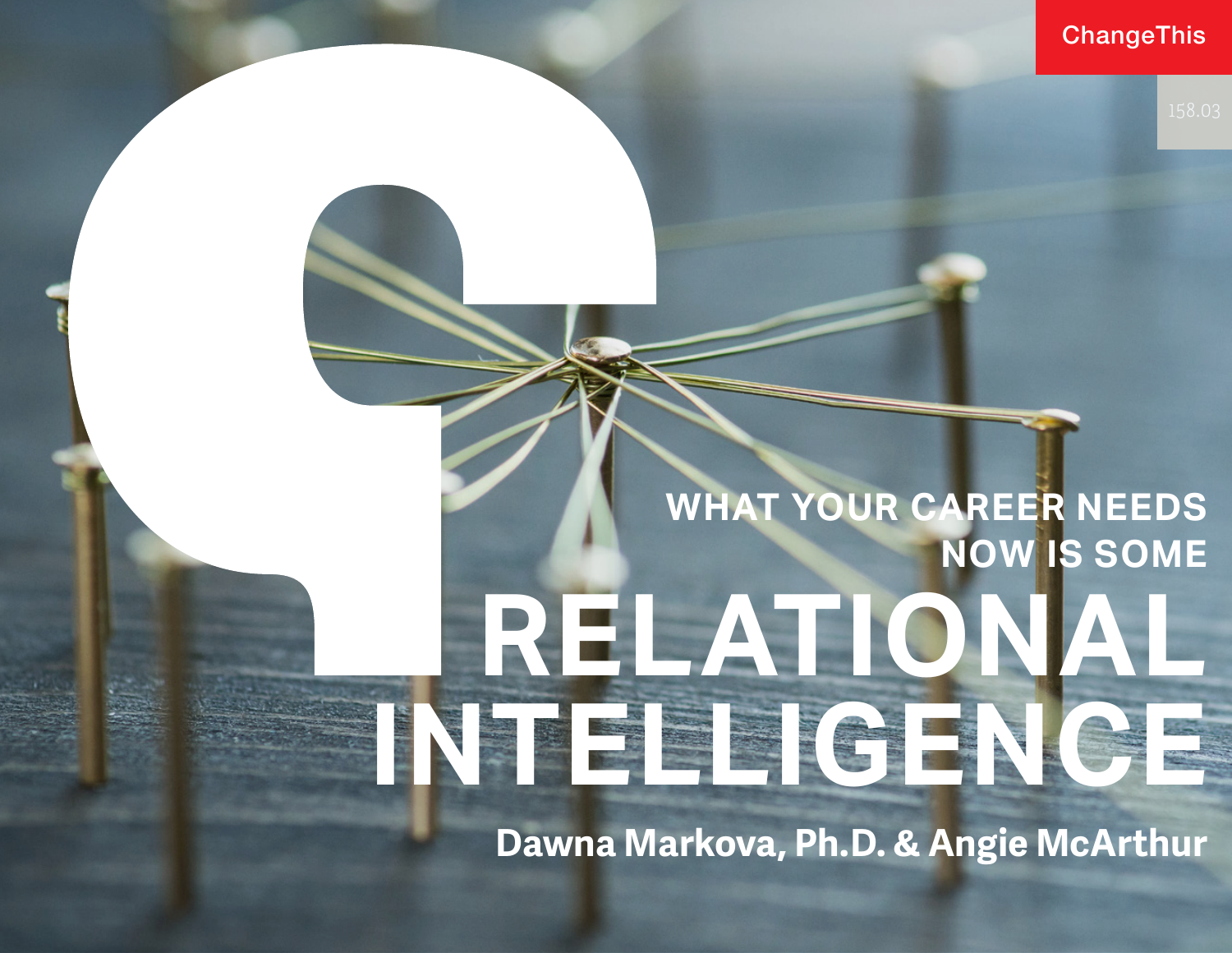# **"Understanding the human mind will be the greatest scientific adventure of the twenty-first century. There's no more profound or worthy study than how we learn, think, understand, and communicate."**

 *—Charles Vest, former president, Massachusetts Institute of Technology.* 

Likely you have been schooled in many rational strategies, but you probably never received any training that fosters relational intelligence. Relational Intelligence is the ability to connect with those who think differently through communication, understanding, learning and trust. It is what enables you to grow yourself with another.

In this age of complexity, chaos, and constantly changing teams, the more skill you have to work and relate across differences, the more effective and happier you will be. For twenty years, the two of us have been passionately developing and offering strategies for senior leaders around the world that increase relational intelligence.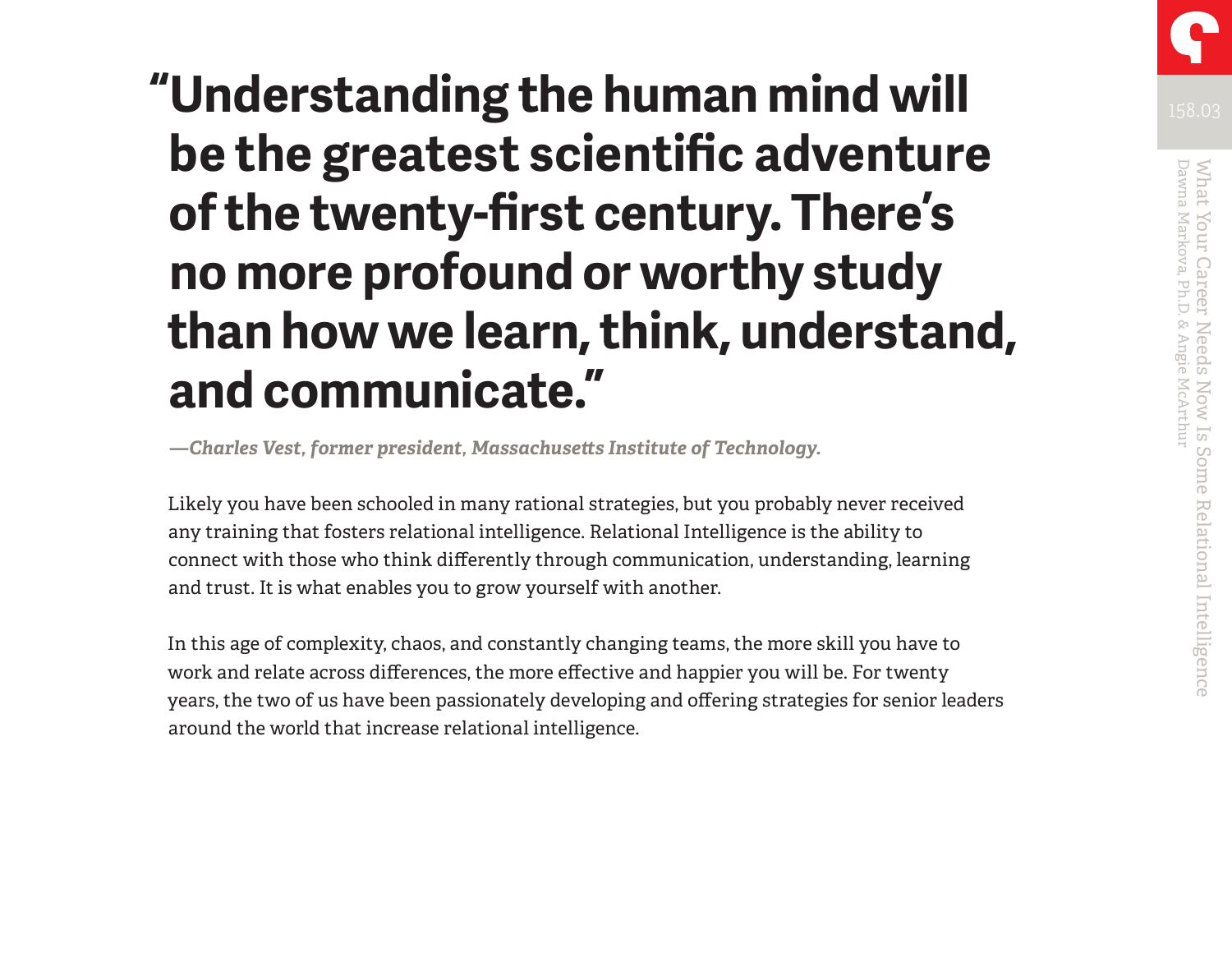- Value human capital as much as financial capital.
- Value how people think together and relate to one another to achieve their goals as well as the goals themselves.
- Value discovering how cognitive differences can be an asset as well as other forms of diversity.
- Value relational intelligence as well as rational intelligence.

Malcolm Gladwell, in his book *Outliers, The Story of Success* states that it takes 10,000 hours of practice to attain expert status when learning a new skill. According to renowned neuropsychologist Matthew D. Lieberman, author of *Social: Why Our Brains Are Wired to Connect*, our brains naturally put those hours (and more) into becoming experts in the social world by the time we're ten. As Lieberman says, "Evolution has made a major bet on the value of our becoming social experts and in our being prepared at any moment to think and act socially." In theory, then, humans should all be relational experts. But, instead, we continue to miscommunicate, misunderstand, and mistrust one another expecting new results. Why is relating still so difficult? What are humans practicing during these ten thousand hours, and why aren't our leaders already relational experts?

How often do you find yourself fighting, fleeing, or freezing in work relationships? Do you find yourself in the shower waging an ongoing battle in your head about who is right and who is wrong? Do you hear yourself saying, "Why can't they just get their work done on time?" "He's just not a team player." "She argues against everything, but never for anything." "He's just a difficult person." While some of these assessments may be true, all of them lead to a shrug and a dead end. They are based on the assumption that differences in thinking must mean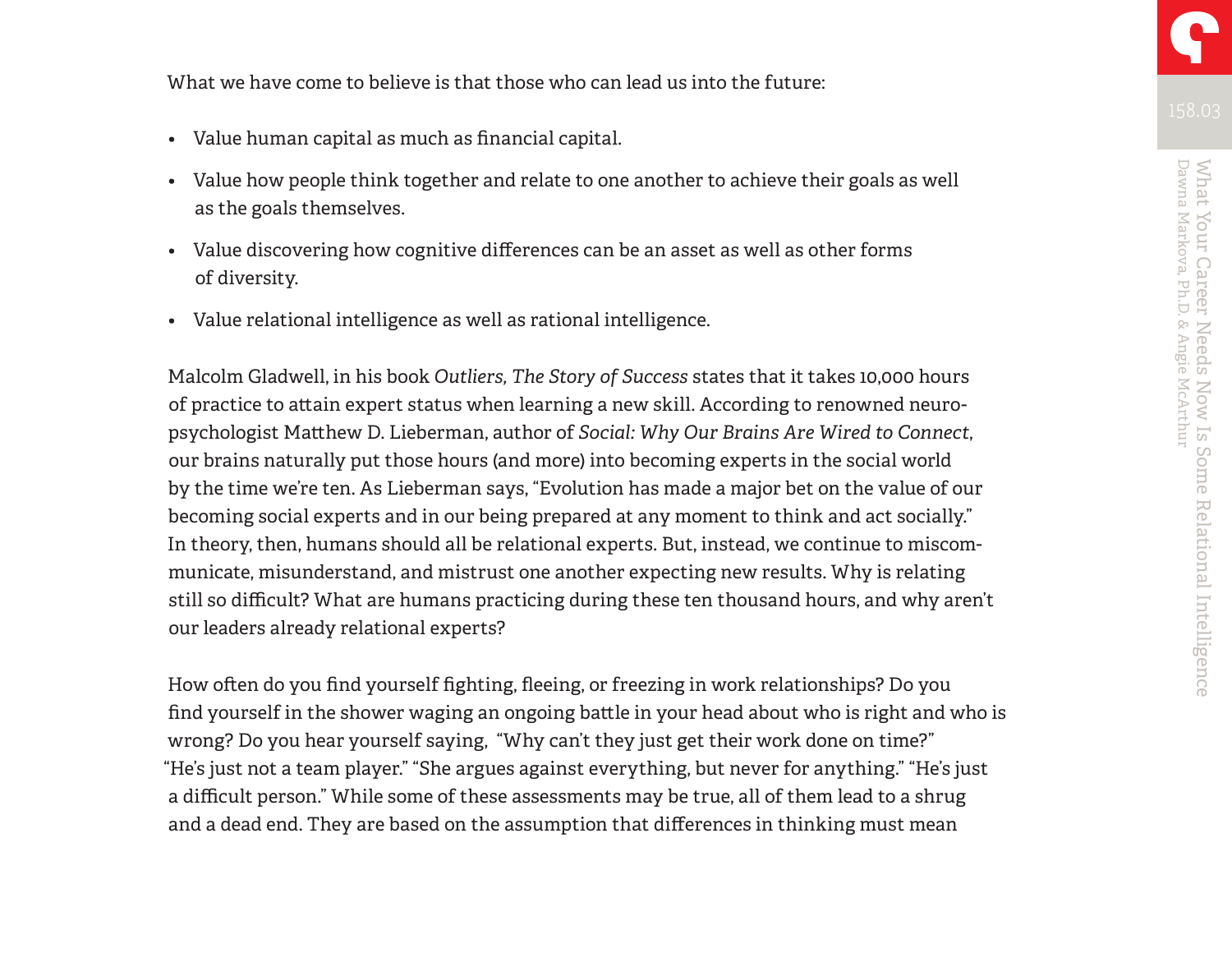difficulties, and that working with someone who doesn't think the way you do is not worth the effort.

In a wiser place of your mind, you have relational intelligence that tells you that collaboration is the leading edge of innovation. What we want you to know is how to access this underused capacity for those difficult situations when you are thinking and find yourself stuck in ruts of disagreement, lost in the shadows of misunderstanding. Instead of turning away from cognitive differences, it can help you loosen the grip of your position long enough to wonder how you could find authentic connection with this person and use every challenge with them as an opportunity to learn.

In this age of complexity, chaos, and constantly changing teams, the more skill you have to work and relate across differences, the more effective and happier you will be.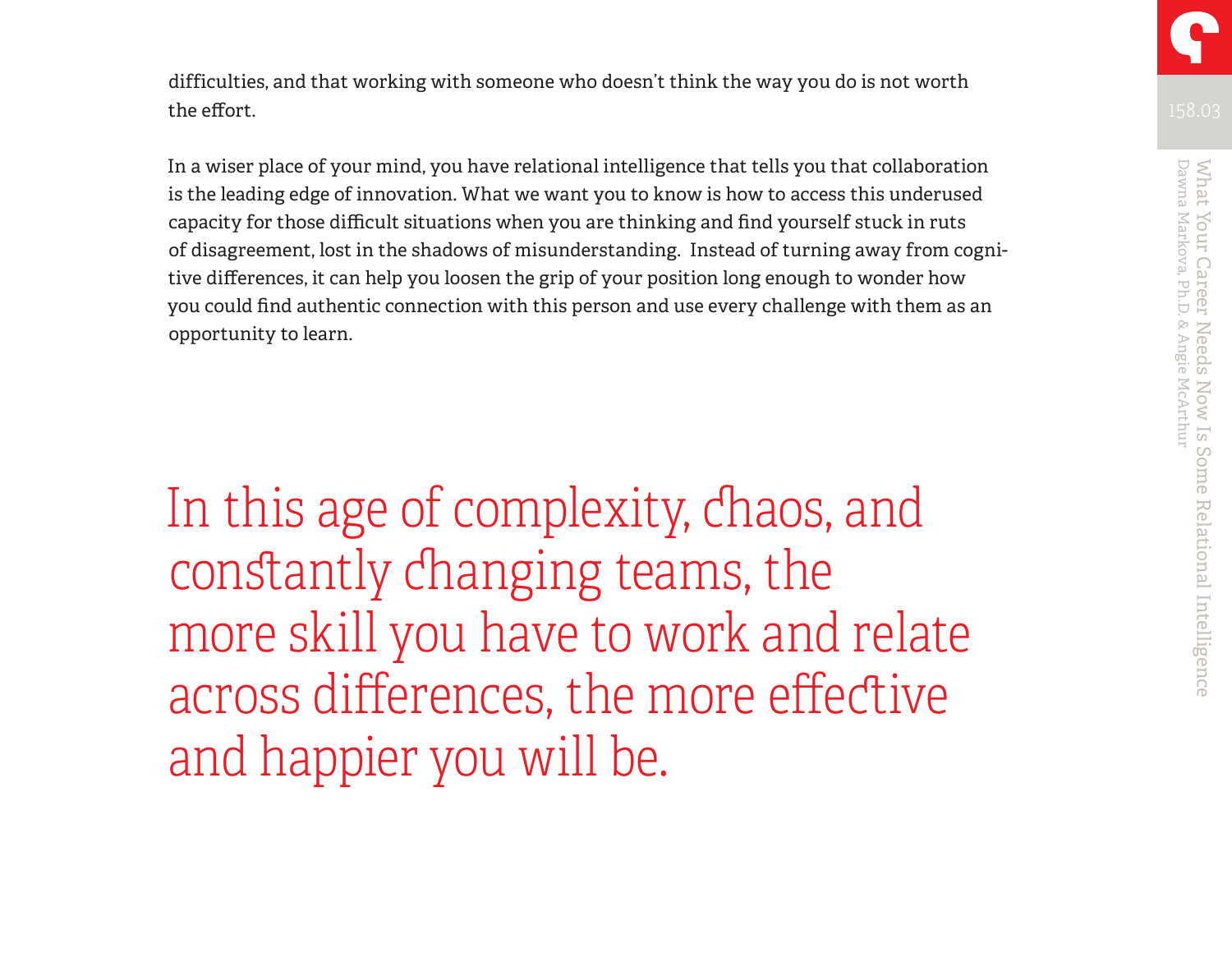# **How do you begin?**

#### **First imagine what success looks like:**

Think for a minute about what it's like to sing in harmony with another person. Each of you allows your voice to come forward, fall back, and then merge to create beautiful music. It can be the same when we relate. If you know how to discover it, there is a palpable energy, and an intelligence between you that can facilitate each of you achieving far more together than you could alone.

#### **Create a benchmark:**

If you were to calculate the time you spend daily sitting in meetings, calling and emailing co-workers, it likely makes up a significant portion of your adult life. Do this quick assessment of the quality of your relational intelligence between you and the people you spend the most time with at work. It will serve as a benchmark, and something you can return to after you've had time to practice.

### **Consider these four qualities:**

- **• Communication:** How secure do you feel in communicating your ideas, fears, needs, and enthusiasm to the other person?
- **• Understanding:** How much ability is there to use the best of your thinking to reach coherence within yourself, as well as with the other person?
- **• Learning:** How much do you expand your perspective and explore new possibilities with this person?
- **• Trust:** How much safety and growth is there with this person?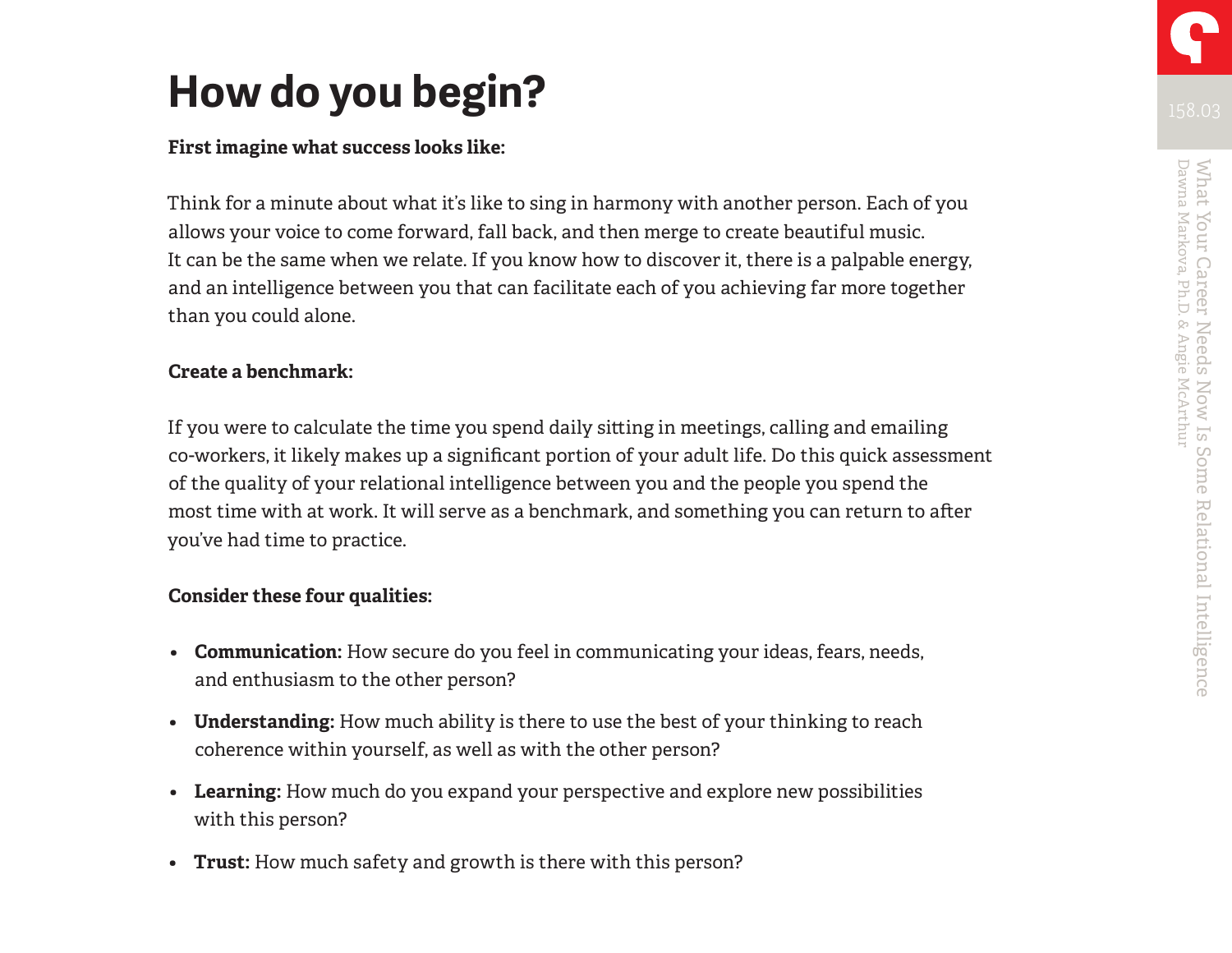#### **Now:**

- 1. Identify the three people with whom you currently spend the most time at work.
- 2. Write their names across the top of a sheet of paper.
- 3. Put the four qualities above in the far left column, and rate the relational intelligence between you and this person on a scale of 1 to 5 through the lens of each (1 being lowest, indicating continual breakdowns; 5 being highest).
- 4. Tally the columns.

The qualities listed in the left column enrich relational thinking. We adapted them from the work of the Jean Baker Miller Training Institute (JBMTI) at the Wellesley Centers for Women. Their research, combined with ours, posits that people can grow in relationships over the course of their entire lives. A low score (10 or below per person) on the chart above indicates where learning and new approaches are needed. A high overall score (15 or higher per person) indicates a connection that is both rewarding and collaborative.

Each of these people influences the way your brain does or does not grow. You probably know intuitively that spending a lot of time with someone who is frenzied makes you feel anxious. Likewise, when you are with someone who is serene and centered, you most likely feel calmer and more at ease. But we haven't known until recently how profound an effect others have on the way our brains are wired. We either grow or diminish our capacity through those people with whom we spend the most time. So why not yield the greatest result possible? The small ruptures when you are at odds with someone provide the greatest opportunity to become a relational genius.

To start practicing, you'll need to shift a few limiting principles with ones that will increase your relational IQ instead. The practice field is right in front of you. Here are the plays.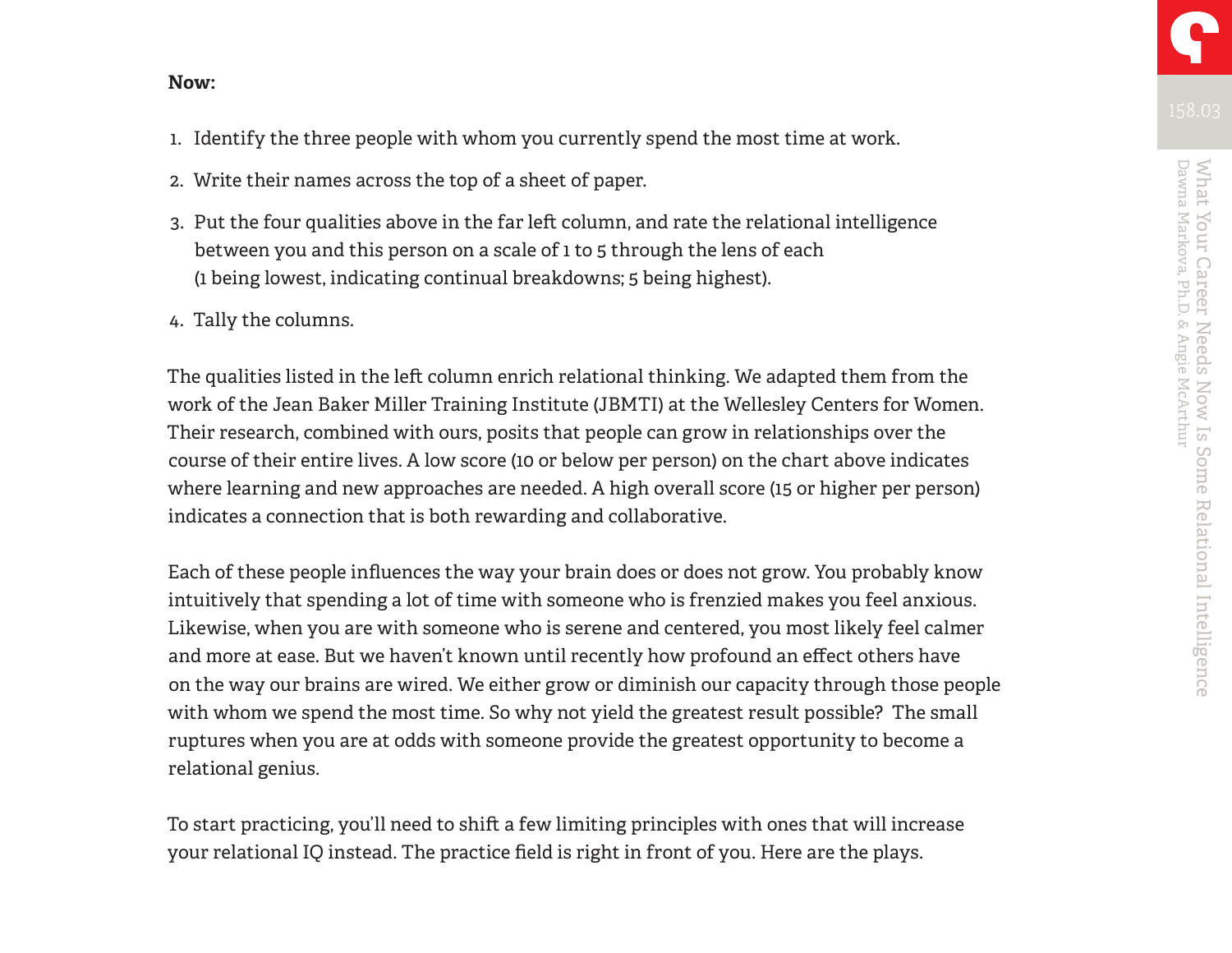# **The Relational Intelligence Playbook**

❶ **You can't change the other person—even for his or her own good. You can, however, grow your capacity to relate to them, to dig in with them.**

You do this by shifting from the noun "relationship" to the verb "relate." When you think of the relationship between you and another person as a noun—"She's my boss and our relationship is on the rocks," or "My colleague and I just don't click anymore"—it insinuates a doomed and static thing, a noun. You make the relationship into an object, a photograph instead of a movie you are directing. Without realizing it, you relinquish your capacity to influence and navigate how you are creating the film. Consider the difference between saying to yourself, "This relationship sucks," and, "The way I'm relating to this person sucks." The former produces a shrug. Your choices are to fight, flee, or freeze. In the latter you are free to discover what adjustments you might make and learn what is the best route toward the other person given the present circumstances. In our experience, it is far more effective to direct your attention to the verb. How are you relating to that person? What effect are you having?

The small ruptures when you are at odds with someone provide the greatest opportunity to become a relational genius.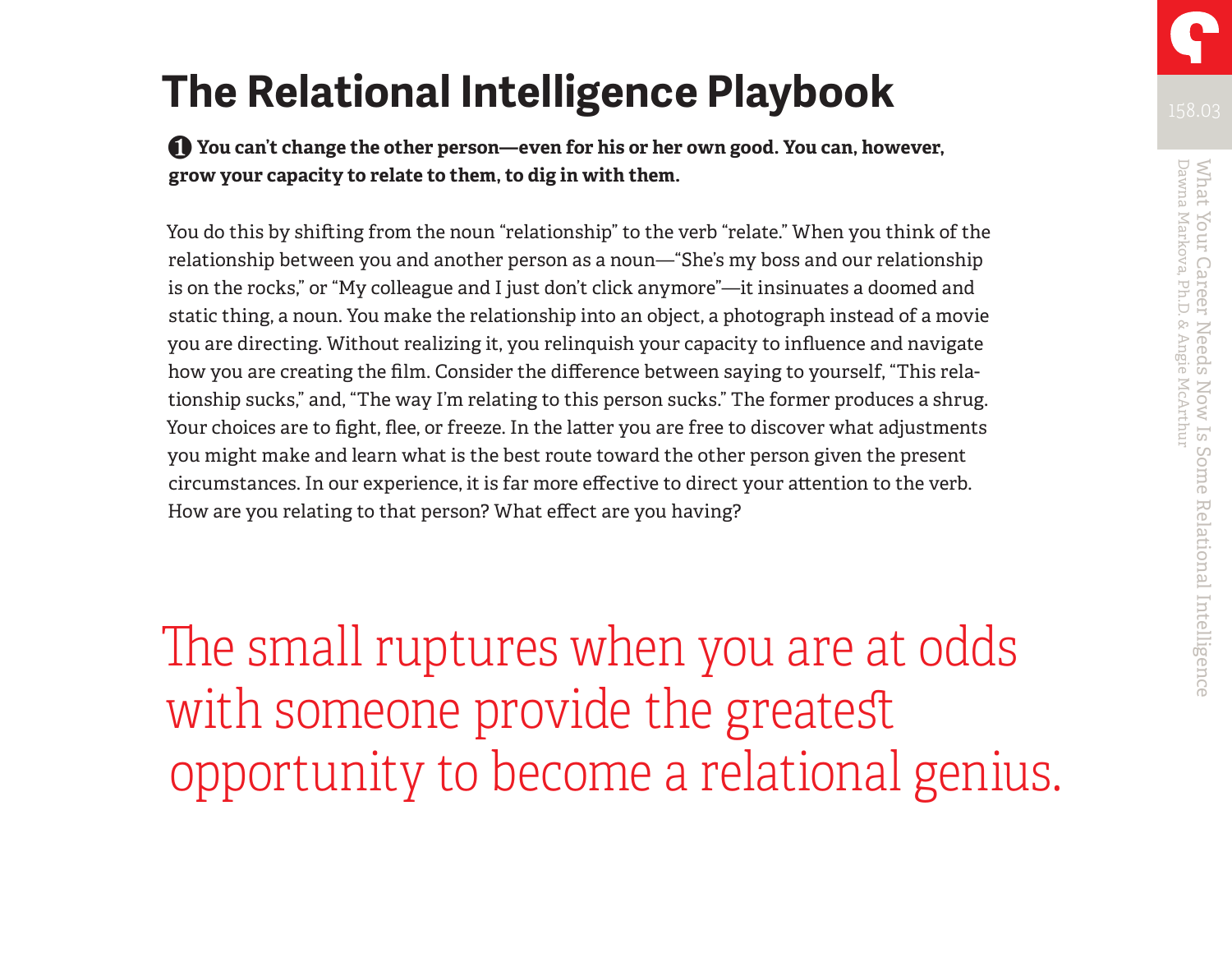**Playbook Tip:** *How am I communicating to this person?* In other words, maybe emailing isn't always the best way to communicate. If you have had a difficult email exchange between you, ask them to go for coffee and a talk instead. Or if you've had an uncomfortable phone call or two, try emailing your thoughts instead.

*What effect is my communication having?* If you don't judge yourself and instead stay curious, this wide and wondering state of attention will empower you to discover more about how to be effective with the other person. If you've sent someone a long email, and you're only receiving a short answer back, instead of believing they're being a jerk, ask yourself instead, "What can I try to be more effective in communication with them? My long email didn't work; let me switch to quickly calling them instead." Just because your preference is to write a comprehensive email, it may not be their preferred way of communicating.

### ❷ **You can't make them love, respect, or even like you. You can, however, find a way to respect yourself and how you are relating to the other, no matter what.**

The word "respect" means "to see again as if for the first time." The greatest gift we can give each other and ourselves is a willingness to question our biases, see past our blind spots, and discover each other again. This involves recognizing that relating to another person is an ongoing learning process, rather than following a memorized formula. If things were as simple as a formula, we would all have flawless interactions. Instead, we need to reclaim wonder, which is no small thing. As Sherry Turkle points out in *Reclaiming Conversation: The Power of Talk in a Digital Age*, wonder is a rapidly disappearing commodity in our time and "not knowing" is no longer valued.

As soon as you've formed a fixed opinion of someone else or yourself, you've essentially shut them out. If you want your relational capacity to grow, you have to shift from a mindset of certainty to one of discovery. "They're a terrible communicator," becomes "I need to discover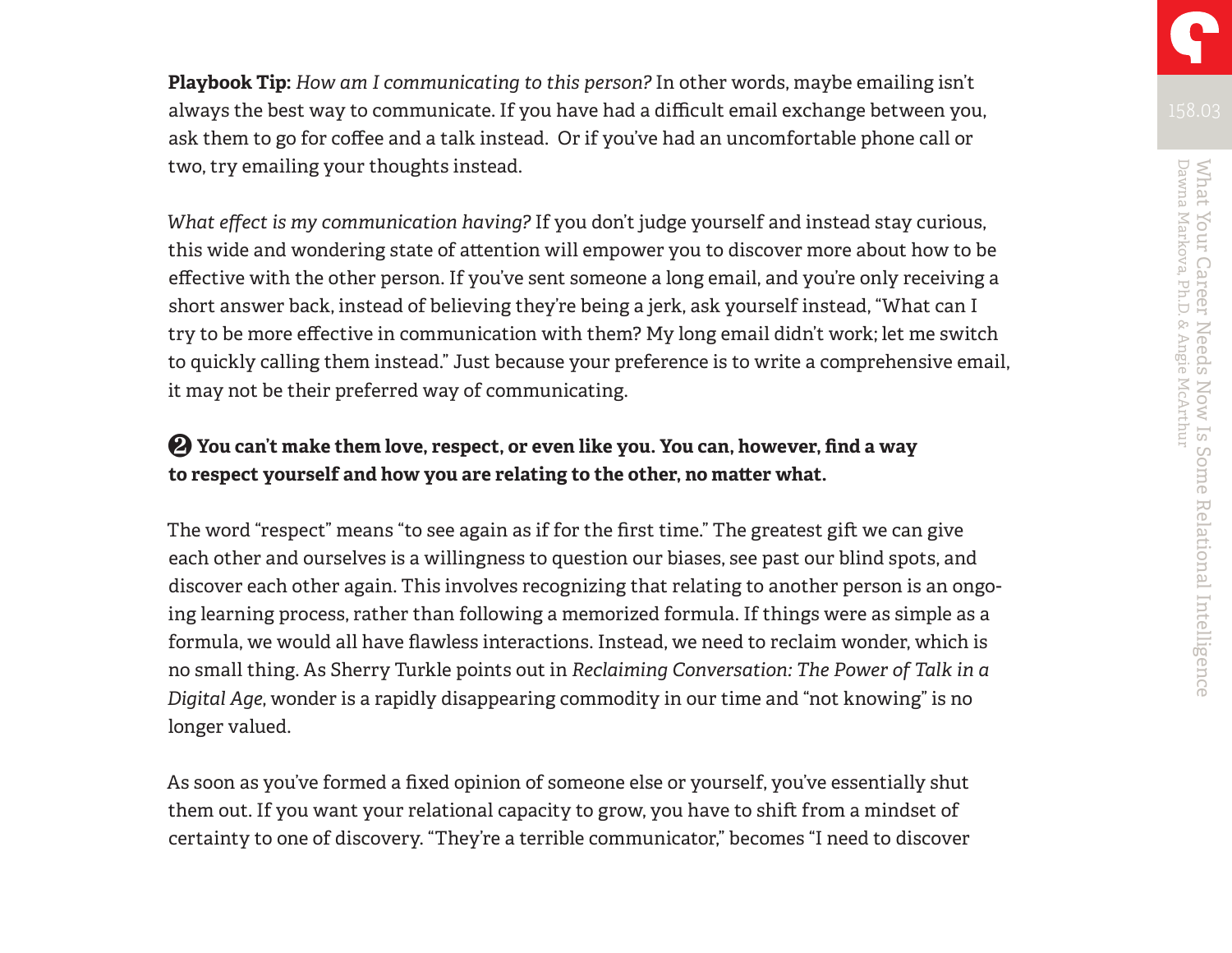how to tell him what I need for communications." "He is bossy," becomes "I need to discover how to relate to his style and not let it diminish my confidence."

The following certainties will keep you from relating effectively:

- What you consider to be the other person's deficits and faults.
- The ways you believe the other person needs to change or improve.
- The stories you are telling yourself about why you are right and the other person is wrong.

**Playbook Tip:** We frequently hear many of the people we work with say they can't reconcile their differences because the other person isn't worthy of their trust. We respond with the question, "What do you need to do or say so you can trust yourself to grow with this person?" To answer this question think first about the *behavior* exhibited that you don't trust; then consider what would be the most effective way to *express* this to them so they would be open to receiving it; thirdly, what possible action on their part would prevent further erosion.

For example, let's say you don't trust the other person because they don't deliver on time: the behavior you're concerned about is lateness. To trust yourself with them you need to:

- 1. Express your disappointment, and that it's not ok with you to deliver late, unless you are pre-warned and given legitimate reasons.
- 2. You know that they frequently communicate with you via email, so you decide to do the same.
- 3. The action you require is mutual clarity on the deadline, and knowing they will proactively come forward to discuss with you when delays happen.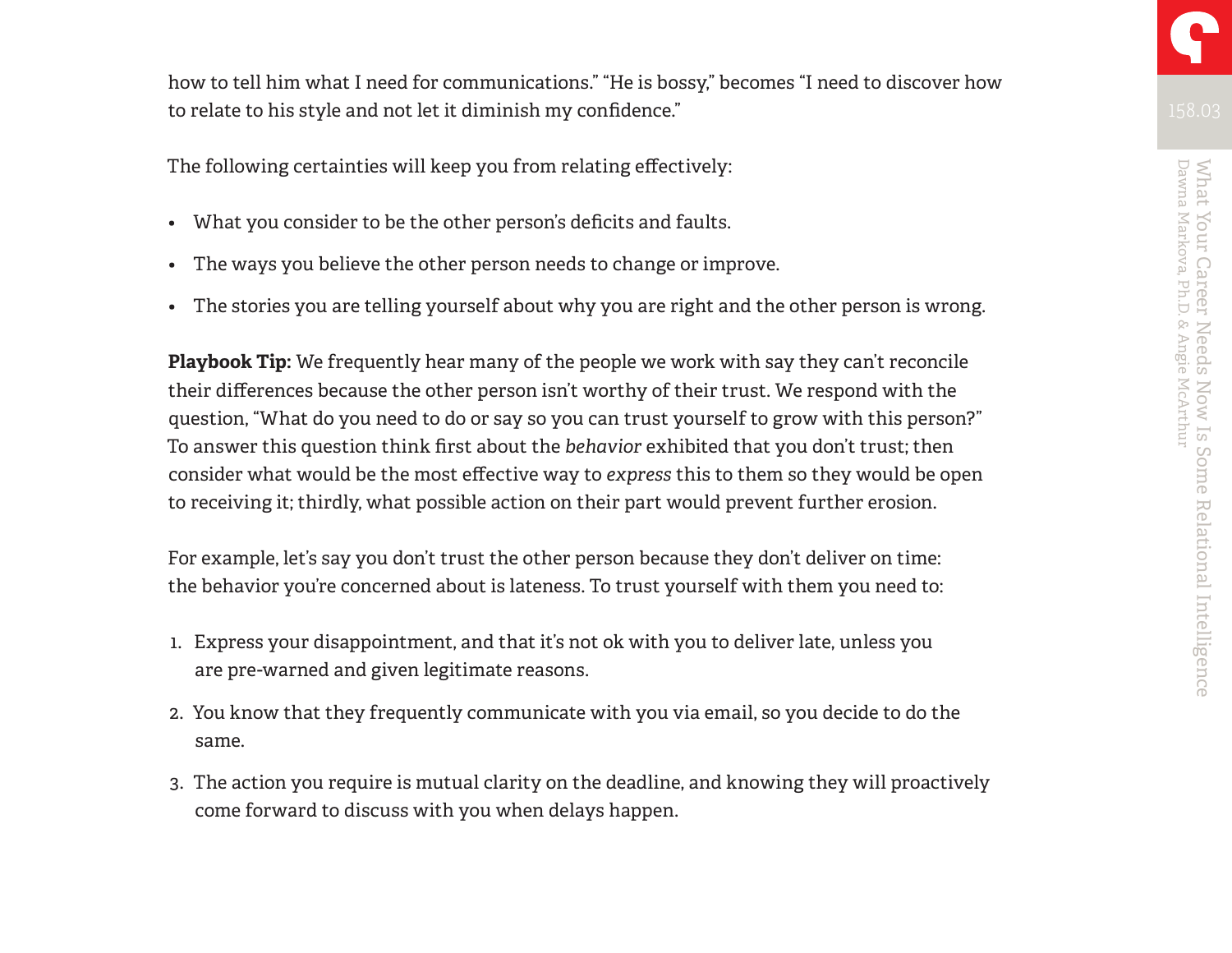Perhaps you mistrust someone because they've talked about you behind your back rather than speaking directly to you. In order to trust yourself with them:

- 1. Express that it's not acceptable to go around you and you need to know they will first contact you directly.
- 2. Since talking one-on-one seems to work for them, find a few moments where the two of you can talk privately.
- 3. If they say they tried to talk to you but you weren't available, suggest that if something needs attention immediately that they write to you and put ASAP in the subject line.

We often suggest that leaders create a "No Matter What" list of their relational principles to draw upon in heated moments. Some of our favorites have been: No Matter What:

- I will always take three breaths before responding when I'm upset.
- I will trust myself to walk away if yelling starts.
- I'll keep in mind that what he or she says in the moment doesn't sum up who he or she actually is or who I am.

A Zen expression that describes this practice is "opening the hand of thought." If you reflect for a moment on a time when you were disconnected from someone and not understanding him or her at all, you will most likely find that your mind was a lot like a closed fist. Simply recognizing this enables you to open your attention as you would open your clenched fingers. This enables you to reach and discover how connection can be possible.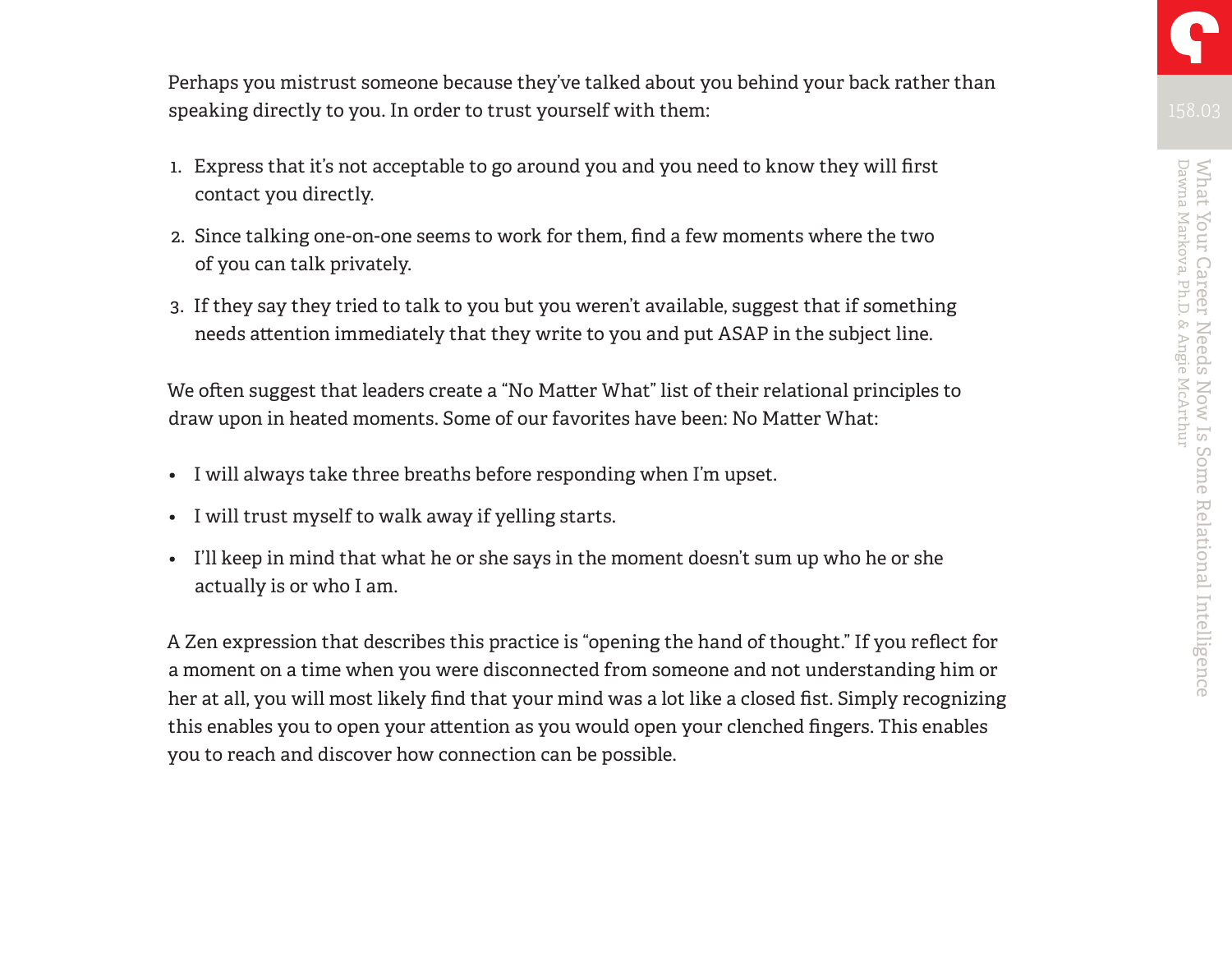❸ **You can't prove to the other person that your perspective, needs, and way of doing things are right, or better than his or hers. You can, however, grow your ability to recognize, understand, and value each of your differences.**

When we work with people who believe their differences are irreconcilable, there is no learning or forward movement possible. It is as if their belief has become a wall between them that makes understanding impossible. Sometimes the wall is blank. They don't know why they don't feel understood, or understand the other person. Sometimes it's too tall to see or climb over.

Before understanding, there needs to be confusion. Western cultures assume confusion is a bad thing. Just tell someone that you are confused and they'll jump in trying to solve your problem for you—in their own way. Most people are not comfortable with confusion because they think of it as weakness. Instead they will try to convince others forcefully with their perspective, or move quickly to convergence. Thus learning stops and possibilities are killed off. But confusion is as natural to the human mind as a tide going out is to the ocean. It's a sign that the brain is opening to make way for new information or a new perspective.

If you reflect for a moment on a time when you were disconnected from someone and not understanding him or her at all, you will most likely find that your mind was a lot like a closed fist.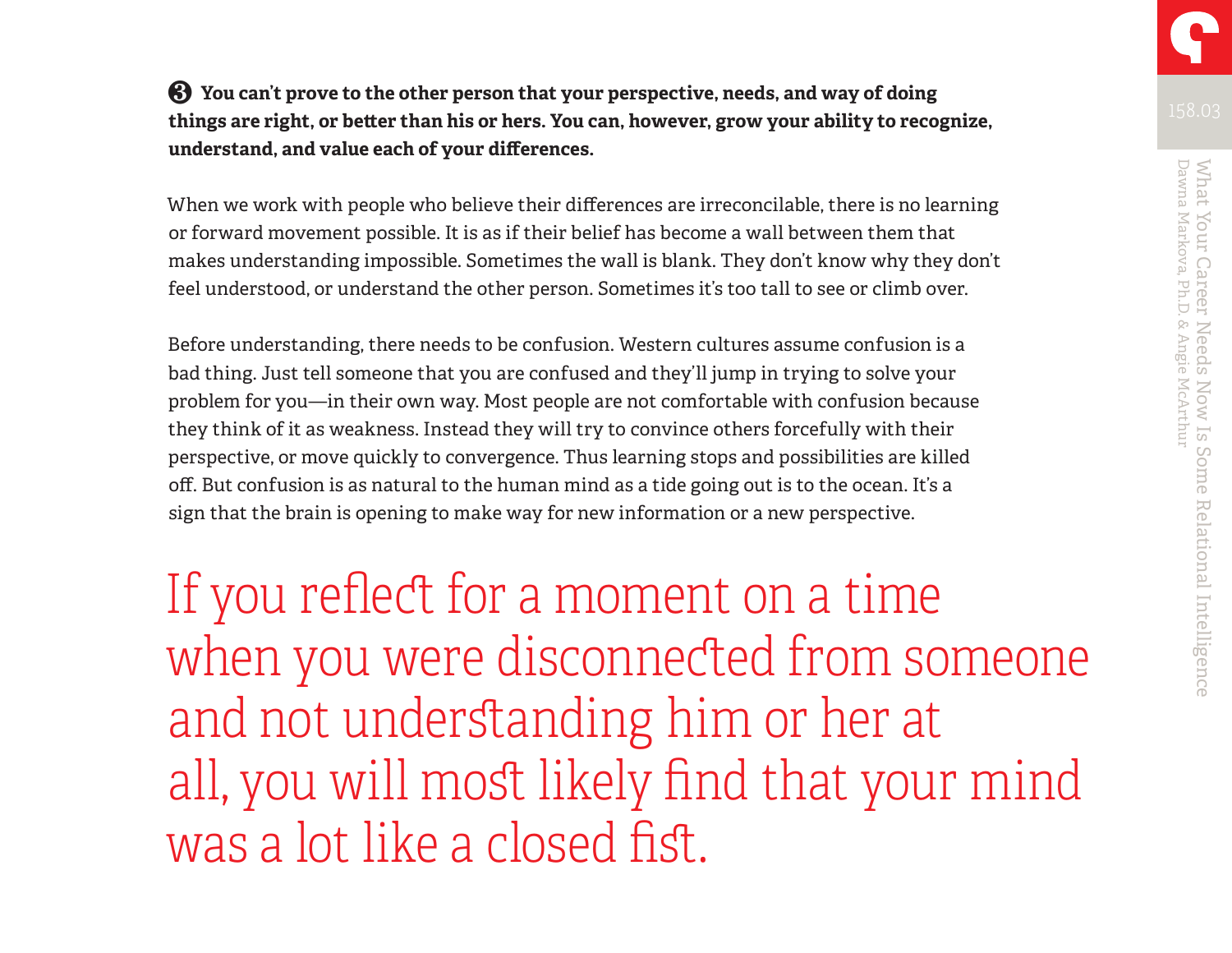Think of two jazz musicians tuning their own instruments and then reaching in the quest to connect with the other in a new harmony. Think of members of a choir singing within their different ranges while questing to create a coherent sound with the others. The mind doesn't "find" the one right way and close on it. It opens further and further, searching, learning, finding, losing, finding in a new way.

**Playbook Tip:** To begin to recognize, understand and value different perspectives requires that you ask different kinds of questions. It's a natural tendency to ask others "bonding questions" that search for a kind of sameness that could unite you and another: "How old are your kids?" "What's your favorite NFL team?" As long as you can find similarities you feel safe. What can lead you to a relational abyss is not knowing how to ask questions that bridge differences. Grow your relational Intelligence by asking bridging questions, like:

- What is most important to you right now about this?
- Are you open to hearing what's important to me?
- Can you share more of how you came to that perspective?

Practicing these ways of connecting will grow your ability to recognize, accept, and value your own and other people's differences, thereby cultivating your relational intelligence.

There exists a traditional art form in Japan, kintsugi, which creates beauty in the broken places of a ceramic bowl by mending the cracks with gold. Rather than trying to disguise or cover up the break, kintsugi incorporates the damage into its beauty, thereby increasing its value immensely. Genuine curiosity and authentic courage are the gold you already have in your mind. They enable you to reach across the rupture between you and another so you can connect with someone who thinks differently, and enhance the value of the relationship in the process.  $\Omega$